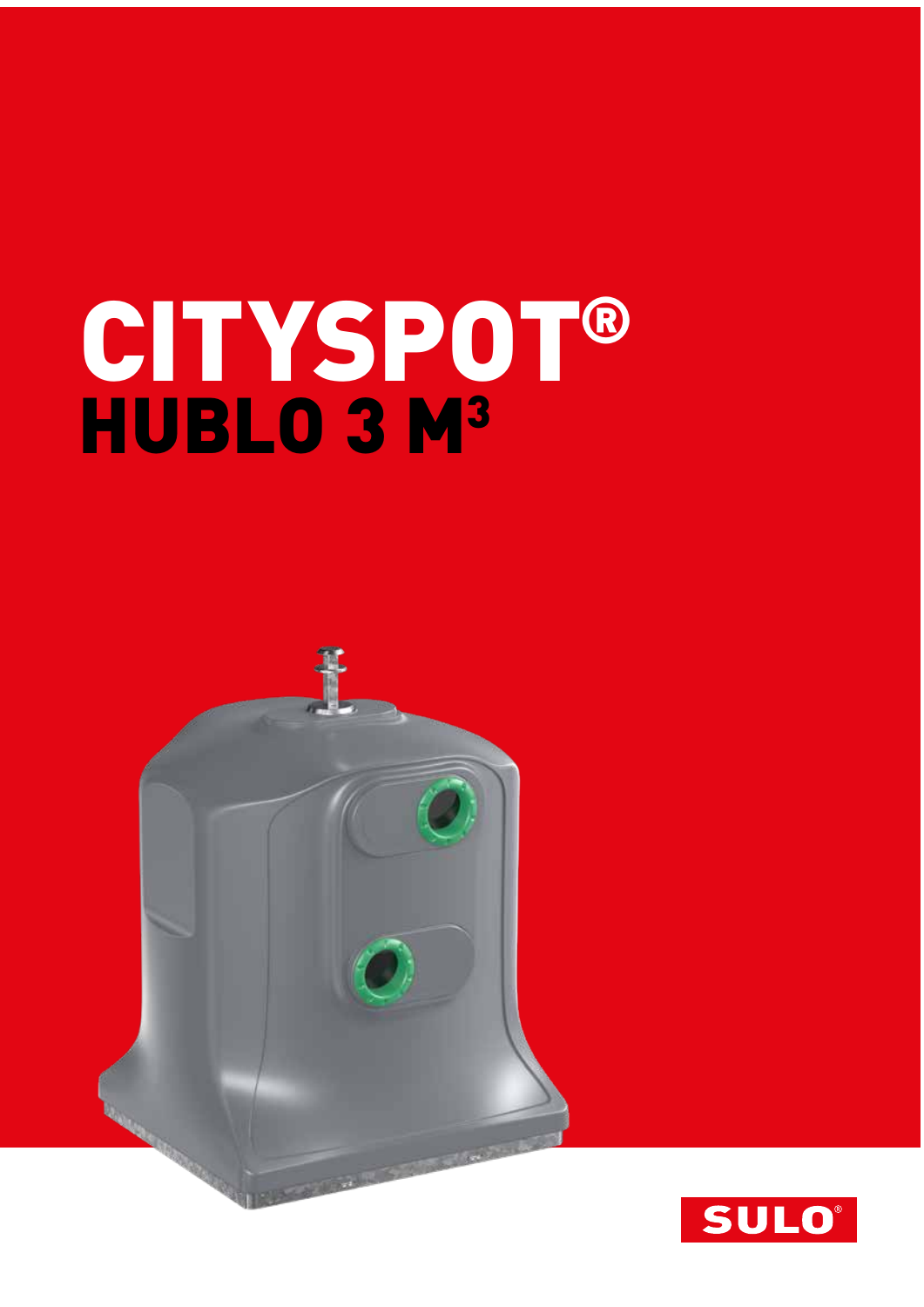

LEVEL MEASUREMENT

VERTICAL

 $\blacktriangleright$ 



#### TECHNICAL SPECIFICATIONS

## THE AESTHETIC WAY TO INSPIRE SORTING Hublo  $3 \text{ m}^3$



**A PARK AND MANUSCRIPT AND ARRIVES** 

| Dimensions $\sim$ (mm) <sup>*</sup> |       | Volumes*                        |      |
|-------------------------------------|-------|---------------------------------|------|
| Width                               | 1636  | Useful Volumes ~ $[m^3]$        | 2.75 |
| <b>B</b> Height                     | 1920  | Unloaded weight (kg)            | 180  |
| C Depth                             | 1438  | Maximum weight (kg)             | 2500 |
| D Height from the ground            | 1565  | Space requirements $[m^2]$ 2,36 |      |
| E Height for reduced mobility       | - 900 |                                 |      |

#### SLOT SYSTEMS







Single Hook Kinshofer



# B



#### Hublo 3 m<sup>3</sup>

#### LIFTING DEVICES

#### PERSONALISATION

Sorting out instruction (example)



**Paper** Sky Blue RAL 5015

COLOURS\*\*

**Glass** Green RAL 6010-6018

Zink Yellow RAL 1018

**Residual Waste** Iron Grey RAL 7011



**Extended sorting instructions** Zink Yellow RAL 1018

**Big user Flap**

Pearl Grey Pantone Grey 6 C

Flint Grey Pantone Q710-3-2



Chocolate Brow RAL 8019

Navy Blue Pantone 296 C

- Any impression of massivness is avoided
- **Increased weather resistance,** shock and break-proof
- Excellent aging charcteristics

JØ

circular eco

- Several top and bottom panels on both front sides faciliate the barrierfree use for older people and children
- Maximal vandal resistant finish, because grainy surfaces make it difficult for stickers and posters to adhere



DISABILITY ACCESS

 $\left( \begin{array}{c} 1 & 100 % \text{MADE OF} \ \text{RECYCLED LLDPE} \end{array} \right)$ 

#### **The modern, minimal design of this efficient recycling bank upgrades every urban sorting area**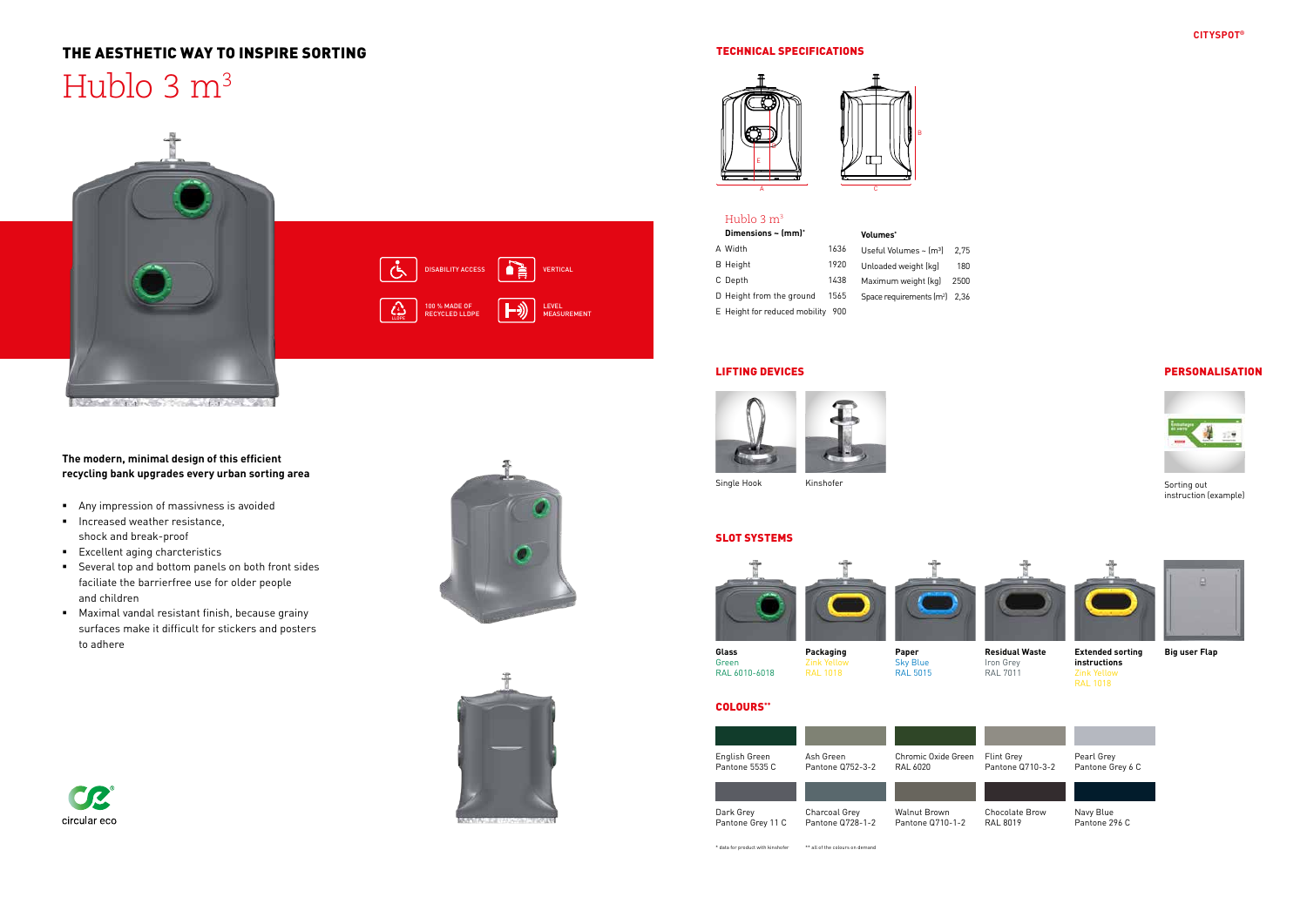

| <b>SERVICE</b>                                          |                                                                        |
|---------------------------------------------------------|------------------------------------------------------------------------|
| Pay as you throw billing                                |                                                                        |
| <b>Access control</b>                                   |                                                                        |
| <b>Level measurement</b>                                |                                                                        |
| <b>FRACTIONS</b>                                        |                                                                        |
| <b>Reqular waste RAL 7011</b>                           | EPDM bib 500 x 230 mm strips                                           |
| Paper RAL 5015                                          | EPDM flap $350 \times 150$ mm                                          |
| Packaging RAL 1018                                      | EPDM flap $350 \times 150$ mm                                          |
| <b>Cardboard RAL 5023</b>                               |                                                                        |
| Glass RAL 6010-6018                                     | EPDM flap - Ø 200 mm hole                                              |
| <b>Extended sorting instructions</b><br><b>RAL 1018</b> | EPDM flap 400 x 200 mm                                                 |
| Big user flap                                           | Internal dimensions: 426 x 355 mm<br>External dimensions: 476 x 430 mm |
| <b>STANDARDS</b>                                        |                                                                        |

NF EN 13071

### Cityspot® TECHNICAL INFORMATION



HUBLO

|                                                                          | 3 m <sup>3</sup>                                                                                                                                  |  |
|--------------------------------------------------------------------------|---------------------------------------------------------------------------------------------------------------------------------------------------|--|
| <b>TECHNICAL SPECIFICATIONS</b>                                          |                                                                                                                                                   |  |
| <b>Dimensions</b>                                                        | <b>Single Hook</b><br>Depth: 1600 mm,<br>Width: 1636 mm.<br>Height: 2200 mm<br>Kinshofer<br>Depth: 1438 mm.<br>Width: 1636 mm.<br>Height: 2180 mm |  |
| <b>Height of holes</b><br>from the ground                                | 1565                                                                                                                                              |  |
| <b>Height of the openings</b><br>for reduced mobility from<br>the ground | 900                                                                                                                                               |  |
| Useful volumes                                                           | $2,75 \text{ m}^3$                                                                                                                                |  |
| <b>Unloaded weigth</b>                                                   | Single Hook: 180 kg, Kinshofer: 180 kg                                                                                                            |  |
| Maximum weigth                                                           | 1755 kg                                                                                                                                           |  |
| <b>Lifting device</b>                                                    | Single Hook, Kinshofer, on demand = doublie hook                                                                                                  |  |
| <b>Flap opening volume</b>                                               | Single Hook simple flap:<br>60 litres<br>Kinshoffer double flap: 100 litres                                                                       |  |
| <b>INSTALLATION</b>                                                      |                                                                                                                                                   |  |
| <b>Space requirements</b>                                                | $2.36 \text{ m}^2$                                                                                                                                |  |
| <b>Transport</b>                                                         | Truck: 8 with single hook or 9 with kinshofer and double hook<br>depending on unloading facilities on site<br>(8 only if tailgate)                |  |
| HANDLING, COMFORT AND FLEXIBILITY                                        |                                                                                                                                                   |  |
| Compactor                                                                | $\overline{a}$                                                                                                                                    |  |
| <b>Reduce mobility</b>                                                   | п                                                                                                                                                 |  |
| Pedal                                                                    |                                                                                                                                                   |  |
| Sound-proofing                                                           | Option: Glass soundproofing                                                                                                                       |  |
| <b>EMPTYING</b>                                                          |                                                                                                                                                   |  |
| <b>Number of operators</b>                                               | ٠                                                                                                                                                 |  |
| <b>Duration of emptying</b>                                              | $1-2$ min                                                                                                                                         |  |
| <b>Cost of emptying</b>                                                  | €                                                                                                                                                 |  |
| <b>Emptying system according prehension grip</b>                         | Single flap, double flap, vertical                                                                                                                |  |